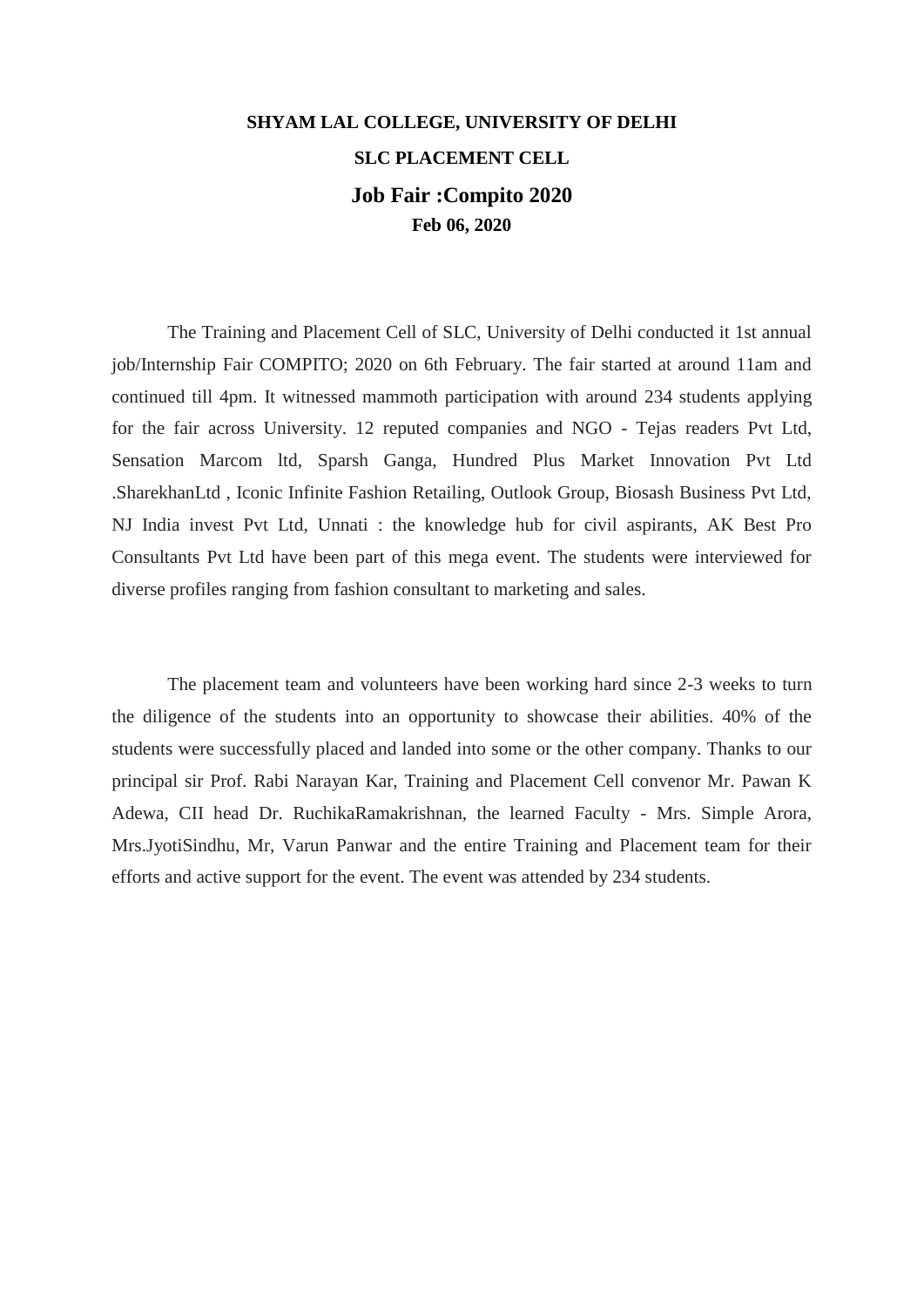





Of **SLC** (University of Delhi) Shyam Lal College

**Presents** 

## **COMPITO 2020** An Annual Job/Internship Fair

Date: 6 Feb, 2020 Time: 09:30 AM - 04:00 PM **Venue: SLC CAMPUS** 







https://instagram.com/ placementcellslc

scan to register

Contact us:



slcplacementcell@ gmail.com

Niharika Garg 9213666900 (President) Devashish Gupta<br>(Vice President) 9654268662



Prof. Rabi Narayan Kar Mr. Pawan k. Adewa (Principal) (Convenor)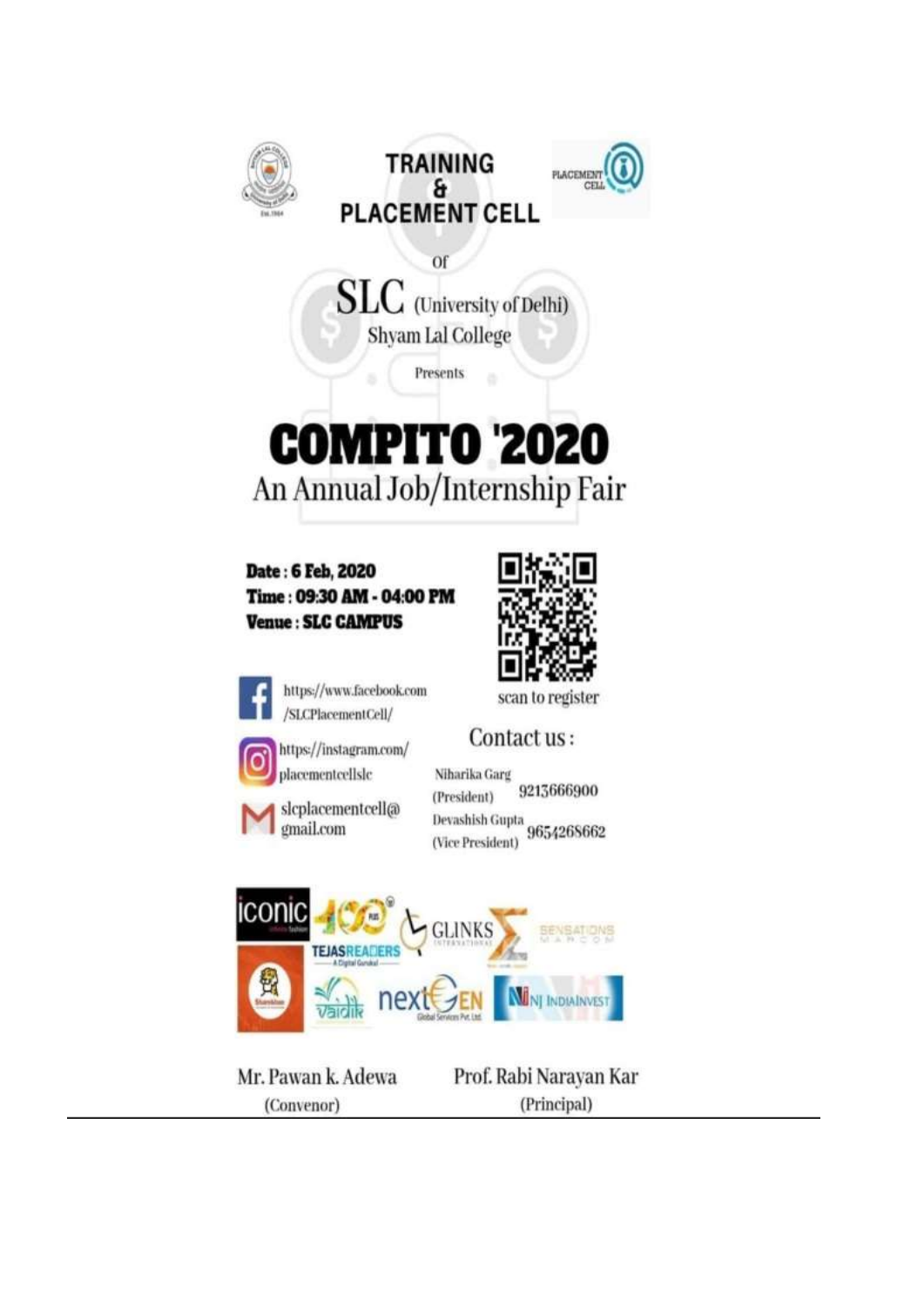